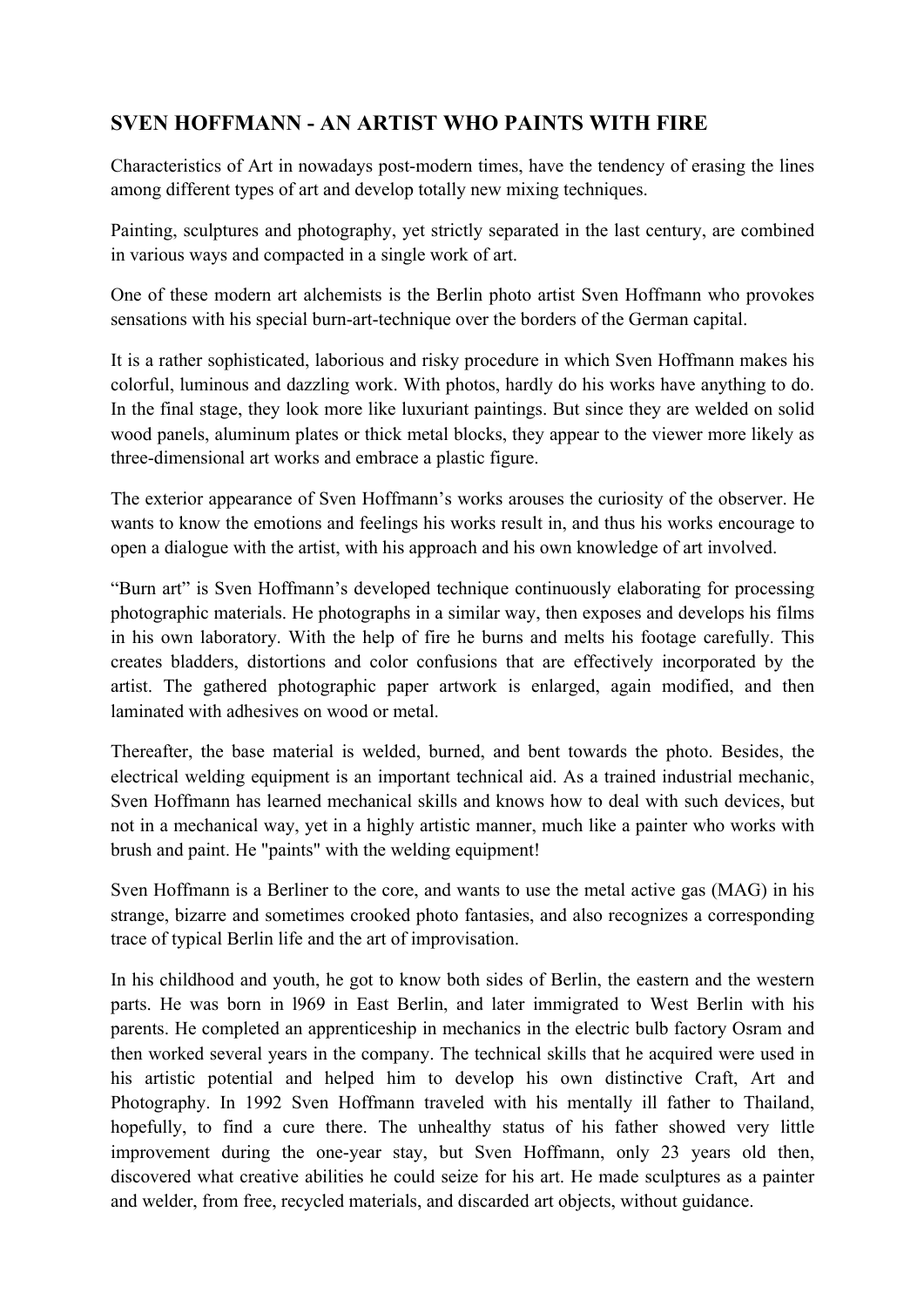In 1993 Sven Hoffmann returned back to his hometown and found an interesting and instructive work. At the Volksbühne in Berlin, he worked as an actor playing small roles and had the chance to work with brilliant directors like Christoph Schlingensief. He was involved in the production of the project "Kühnen 94", a very controversial attempt at that time to explore the reasons why young men, especially in East Germany, are fascinated by the neo-Nazi.

In 1995 Sven Hoffmann went for two full years to Costa Rica, most probably to get away from the constant stress that came from the permanent care and support for his needy father. In the Central American small country, which looks far different from the image the tourist brochure made of it, Sven Hoffmann was active as a development aid worker. He worked together with local artisans as a carpenter and manufactured furniture on driftwood.

On a trip to New York he bought equipment for photochemical work. Back home in Berlin, Sven Hoffmann operated first as a craftsman, but then used more and more time and effort on developing and perfecting his photographic art.

Since 2000 he has worked in Berlin as an independent artist and earned his money at first, especially with orders of photo agencies, especially in advertising. He is mainly self-taught, possibly because there are currently no predecessors and role models in his sector. His masters are not photographers, but artists such as Matisse, Monet and Chagall. He wants to learn from the masters how to deal with light and shadows, with colors and shapes, not to copy them, but to compare himself with them and to make his own way to find his own style.

Examples of his light and dark works like "Alexanderplatz" show how much Sven Hoffmann is connected to Berlin. The motifs are well known, they show the former center of East Berlin with the world clock and the television tower. But the photo-artist shows the remains of the GDR past in a new, pale, rather nostalgic way. The scorch marks are not to be overlooked, smoke seems to descend upon the scene, the scorched and crooked wooden frame gives the whole picture a little burned atmosphere. The place seems to have its best days behind it; it only survived from the past. Obviously Sven Hoffmann is drawn to morbid, dry, inclinations. His techniques to rework the film with heat and fire, is especially apt to give his productions a very unique touch. The artist plays with fire and sets his material on fire, but he keeps the burning process under control and can thus reach his burn marks. Although the final product may look randomly done, nothing is left to chance in the development. Everything is well thought of, carefully planned and well-targeted.

Sven Hoffmann sets frames with the help of aluminum and steel on three-dimensional scene and makes oblique, crooked, somehow burnt down artistic creations in different colors and with Graffiti marks. Instead of looking like an open window, a big hole opens in the middle of the picture. It is expected to see a grayish scene but instead a familiar place is there. People in summer clothes are sitting together on benches and chairs, chatting and enjoying the beautiful day. On another wall painting, a bright yellow tram breaks a weak wall. People feel to be reminded of Tennessee Williams "A Streetcar Named Desire" from the play of the same name: a tram on the way to the "Endstation Sehnsucht". The powerful house wall behind it has traits of a human face. The viewer can recognize groups of people, as if the crumbling